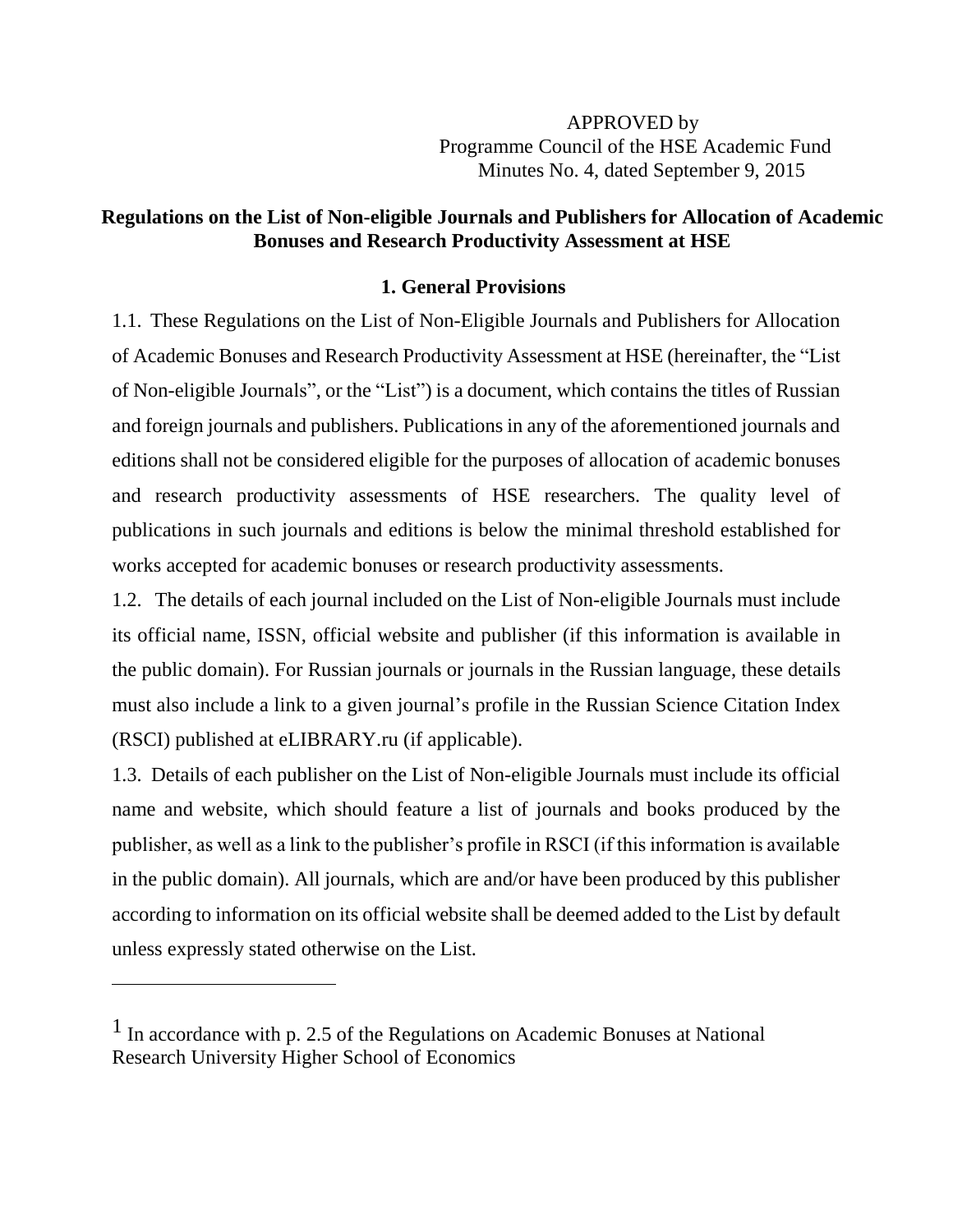If a relevant list of journals is not available on the publisher's official website, or on the RSCI website, it shall be provided in the List of Non-eligible Journals.

#### **2. Expert Review**

2.1. The List of Non-eligible Journals shall be compiled and modified by the Programme Council of the HSE Academic Fund (hereinafter, the "Council") based on the results of expert reviews performed by the HSE Office for Research Evaluation. The expert review procedure includes an analysis of the contents, peer review and editing practices, official websites and bibliometric and other characteristics of the respective journals and publishers. Similar lists drawn up by external experts shall also be considered.

2.2. The executive director of the HSE Academic Fund (hereinafter, the "executive director") is authorized to make decisions as to whether or not a specific journal should be added to the List or removed from it. Expert reviews shall be performed by the employees of the HSE Office for Research Evaluation (engagement of external experts is also allowed) within 20 (twenty) working days following the date when it was established that an expert review is required. The head of the HSE Office for Research Evaluation shall forward the results of the expert review to the executive director. If the Council does not have any claims with respect to the quality of the expert review, the given journal/publisher may undergo another expert review no earlier than within 2 (two) years following the initial review. Should the Council have any claims as to the quality of the expert review, it may return the report for revision to the HSE Office for Research Evaluation, which must make respective adjustments within 10 (ten) working days from the date when the claims were filed.

2.3. The List of Non-eligible Journals may be modified as per a decision adopted by the Council based on expert reports submitted by the HSE Office for Research Evaluation. The Council shall review all expert reports within 2 (two) weeks following their submission. The List published on the official website of the HSE Academic Fund shall be updated within 2 (two) working days from the date when a respective decision is adopted by the Council.

2.4. Expert reports shall be prepared by the employees of the HSE Office for Research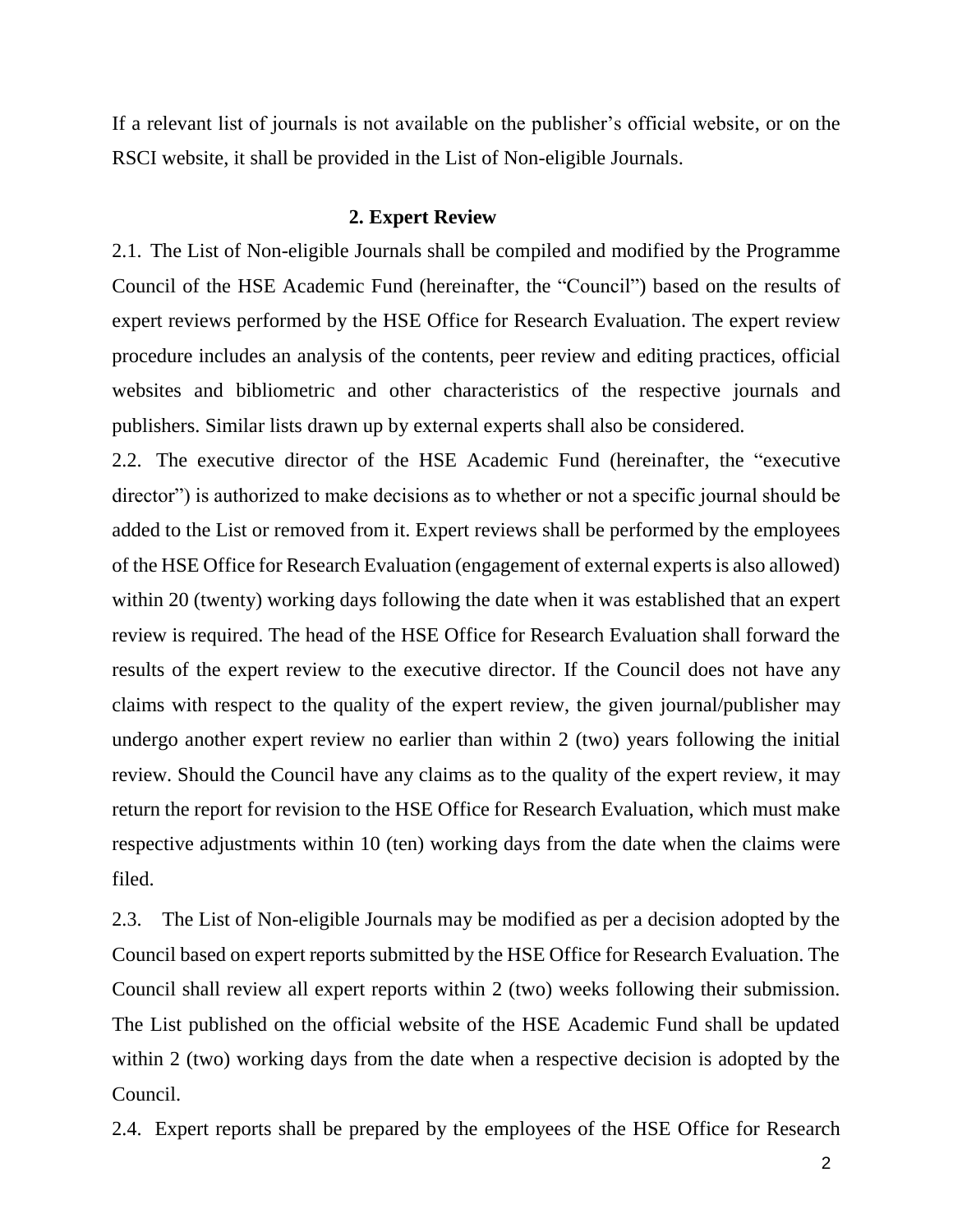Evaluation based on standard criteria (Annex 1). A separate expert report shall be drawn up for each journal or publisher. Expert reports must include a table containing a list of criteria, which a specific journal/publisher should meet (along with a link to the source of information for each criterion), as well as a brief text addressed to the Council. If a journal/publisher meets at least 1 (one) pass-fail criterion, or more than 1 (one) first-class criterion, the head of the HSE Office for Research Evaluation shall submit the relevant expert report to the executive director.

2.5. All expert reports shall be stored with the HSE Office for Research Evaluation and may only be disclosed to the Council's members and HSE employees who are editors or sit on the editorial board or have published papers in the journals in question. The head of the HSE Office for Research Evaluation shall forward expert reports to the University's employees if the latter file a written request. All expert reports must be confidential and cannot be disclosed to third parties.

2.6. All journals and publishers mentioned in one of the lists at scholarlyoa.com (the Jeffrey Beall's lists available at <http://scholarlyoa.com/publishers/> an[d](http://scholarlyoa.com/individual-journals/) [http://scholarlyoa.com/individual-journals/\)](http://scholarlyoa.com/individual-journals/) as of the date of the most recent update shall be added to the List of Non-eligible Journals by default unless the List expressly states otherwise. If an HSE employee who has published an academic paper in a journal mentioned at scholarlyoa.com wishes to have this publication considered with respect to the allocation of academic bonuses or research productivity assessments, and has reason to believe that a respective journal/publisher should not be on this list, he/she may contact the head of the HSE Office for Research Evaluation and request that an additional expert review be performed. The employee must support his/her request with specific arguments in favour of this opinion. If the head of the HSE Office for Research Evaluation considers these arguments to be substantial, he/she may initiate an expert review, which shall be conducted as per the standard procedure specified herein. A relevant expert report shall be then submitted to the Council for further consideration. The Council may establish that a specific publisher/journal should be removed from the List. An entry to this effect shall be then added to the List of Non-eligible Journals.

2.7. If the List includes 2 (two) or more journals produced by the same publisher, the latter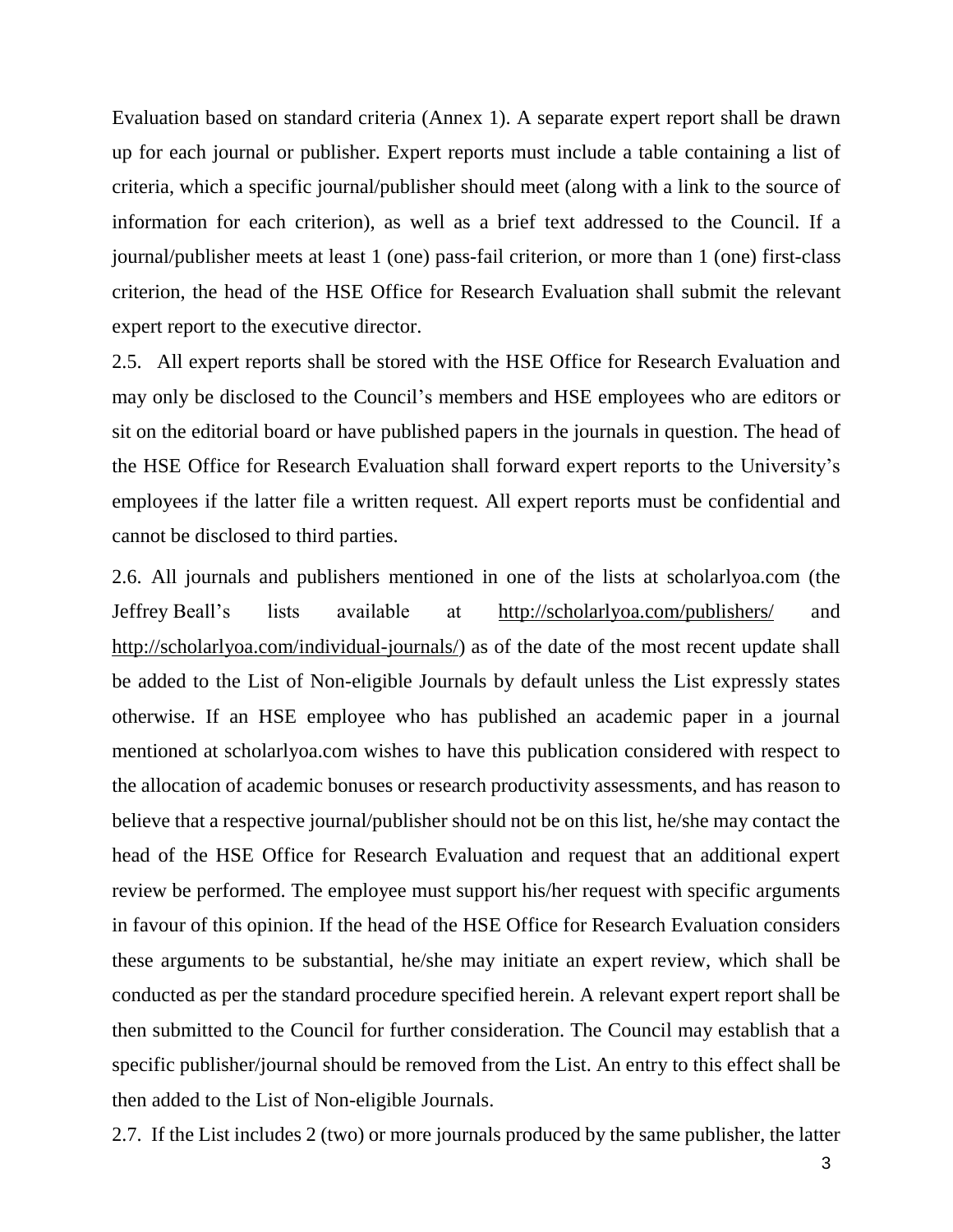shall be added to the List by default. As a result, all journals produced by this publisher shall all be deemed included on the List (unless expressly stated otherwise therein).

2.8. The respective academic councils and HR committees of HSE's subdivisions may contact the executive director and request that an expert review of specific journals be performed so that they could be subsequently added or removed from the List. The executive director shall then decide as to whether or not the expert review is viable and may disregard any requests that do not feature sufficient grounds to justify the review.

2.9. The List of Non-eligible Journals shall be published on the webpage (website) of the HSE Academic Fund, hosted on HSE's official website (portal). The List shall be accessible through employees' personal profiles (login and password are required).

2.10. These Regulations, as well as the criteria used for drawing up expert reports, shall be published on the HSE Academic Fund's webpage (website), hosted on the University's official website (portal).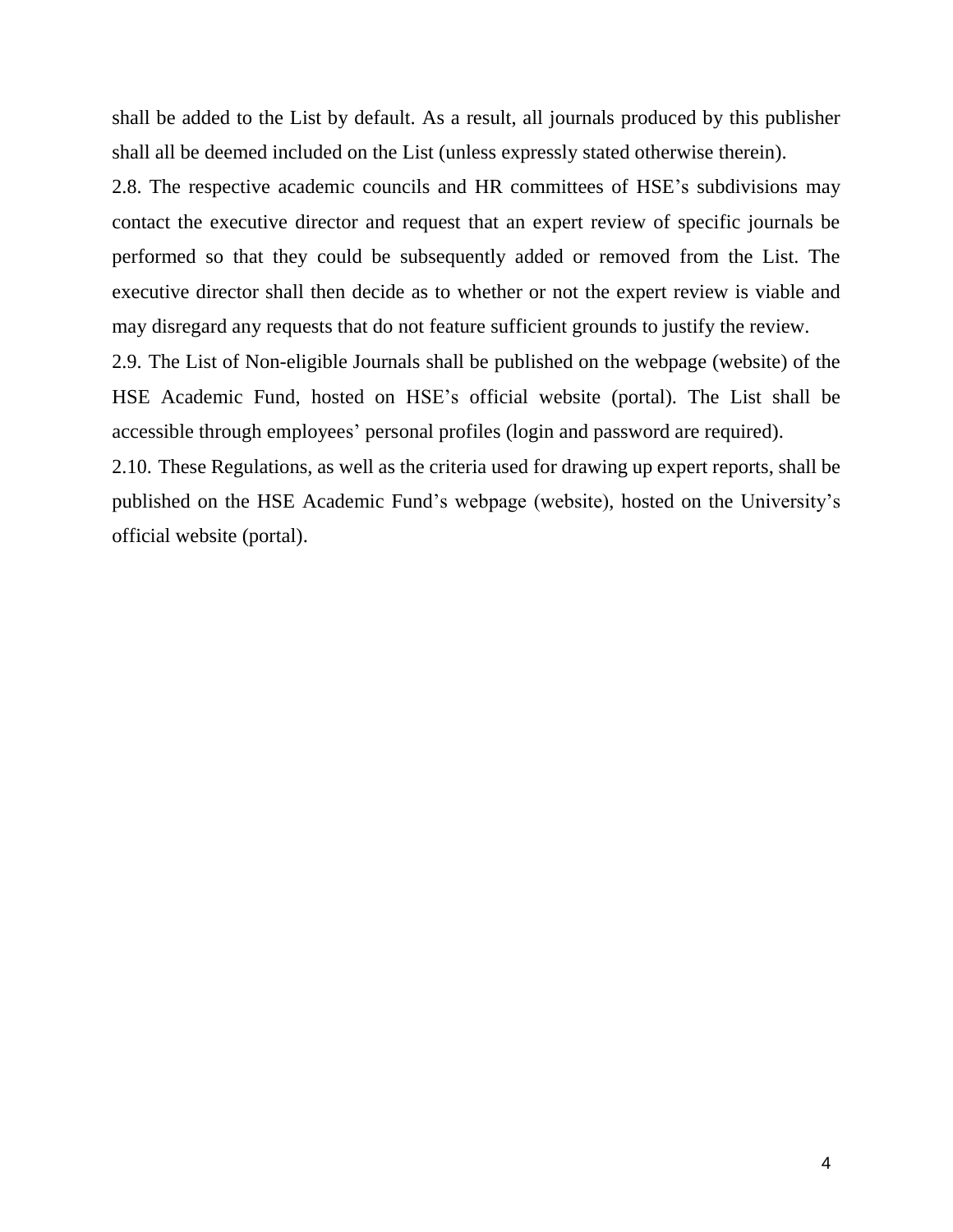# **Annex 1 to**

Regulations on the List of Non-Eligible Journals and Publishers for Allocation of Academic Bonuses and Research Productivity Assessment at HSE

| No. | Criteria                                                                      | <b>Importance</b> (pass-<br>fail $(PF) \setminus first$ -<br>class $(FC)$<br>second-class (SC)<br>criteria) | Source of<br>information for<br>check                                                                                                                                                                                                                                                                      | <b>Group of</b><br>criteria |
|-----|-------------------------------------------------------------------------------|-------------------------------------------------------------------------------------------------------------|------------------------------------------------------------------------------------------------------------------------------------------------------------------------------------------------------------------------------------------------------------------------------------------------------------|-----------------------------|
| 1.1 | No ISSN is specified on<br>journal's website or its<br>printed version        | FC<br>(PF if no<br>ISSN can be found<br>in the public<br>domain)                                            | Journal's website,<br><b>RSCI</b> (for Russian<br>journals and<br>journals in Russian<br>included in the<br>database) or<br>WoS\Scopus (for<br>journals indexed by<br>these databases),<br>official full-text,<br>hard or e-copies of<br>publications                                                      | Technical<br>requirements   |
| 1.2 | Publications do not include<br>affiliation and/or authors'<br>contact details | <b>SC</b><br>(FC if no e-mail<br>and place of work<br>are specified for<br>each author)                     | Journal's website (if Technical<br>its archive is<br>available on the<br>website), RSCI (for<br>Russian journals<br>and journals in<br>Russian included in<br>the database) or<br>WoS\Scopus (for<br>journals indexed in<br>these databases),<br>official full-text<br>hard or e-copies of<br>publications | requirements                |

## **Criteria Used for Preparing Expert Reports in Regards to Journals under Review**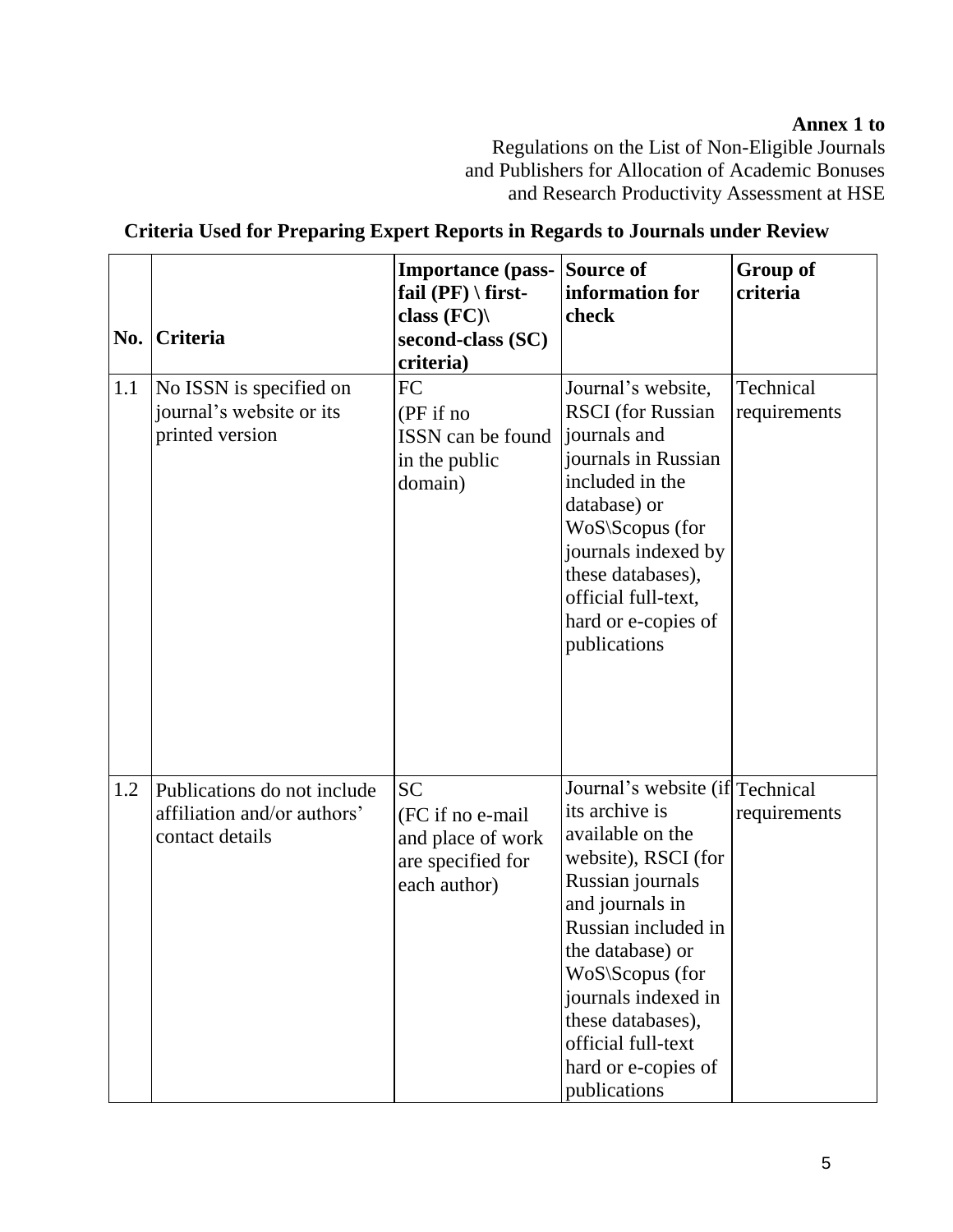| 2.1 | Any publications produced<br>over the last 3 years not<br>containing bibliographies<br>and/or page-by-page<br>references or only featuring<br>short bibliographies<br>(examples must be<br>presented) | FC<br>(PF if articles<br>feature neither<br>bibliographies nor<br>page-by-page<br>references) | Journal's website,<br>(if its archive is<br>available on the<br>website), RSCI (for<br>Russian journals<br>and journals in<br>Russian included in<br>the database) or<br>WoS\Scopus (for<br>journals indexed by<br>these databases),<br>official full-text<br>hard or e-copies of<br>publications | Content |
|-----|-------------------------------------------------------------------------------------------------------------------------------------------------------------------------------------------------------|-----------------------------------------------------------------------------------------------|---------------------------------------------------------------------------------------------------------------------------------------------------------------------------------------------------------------------------------------------------------------------------------------------------|---------|
| 2.2 | Journals containing<br>publications in 2 or more<br>unrelated academic fields (in<br>terms of topics or<br>methodology)                                                                               | FC                                                                                            | Journal's website (if Content<br>its archive or<br>contents are<br>available on the<br>website), RSCI (for<br>Russian journals<br>and journals in<br>Russian included in<br>the database) or<br>$WoS$ \Scopus (for<br>journals indexed by<br>these databases)                                     |         |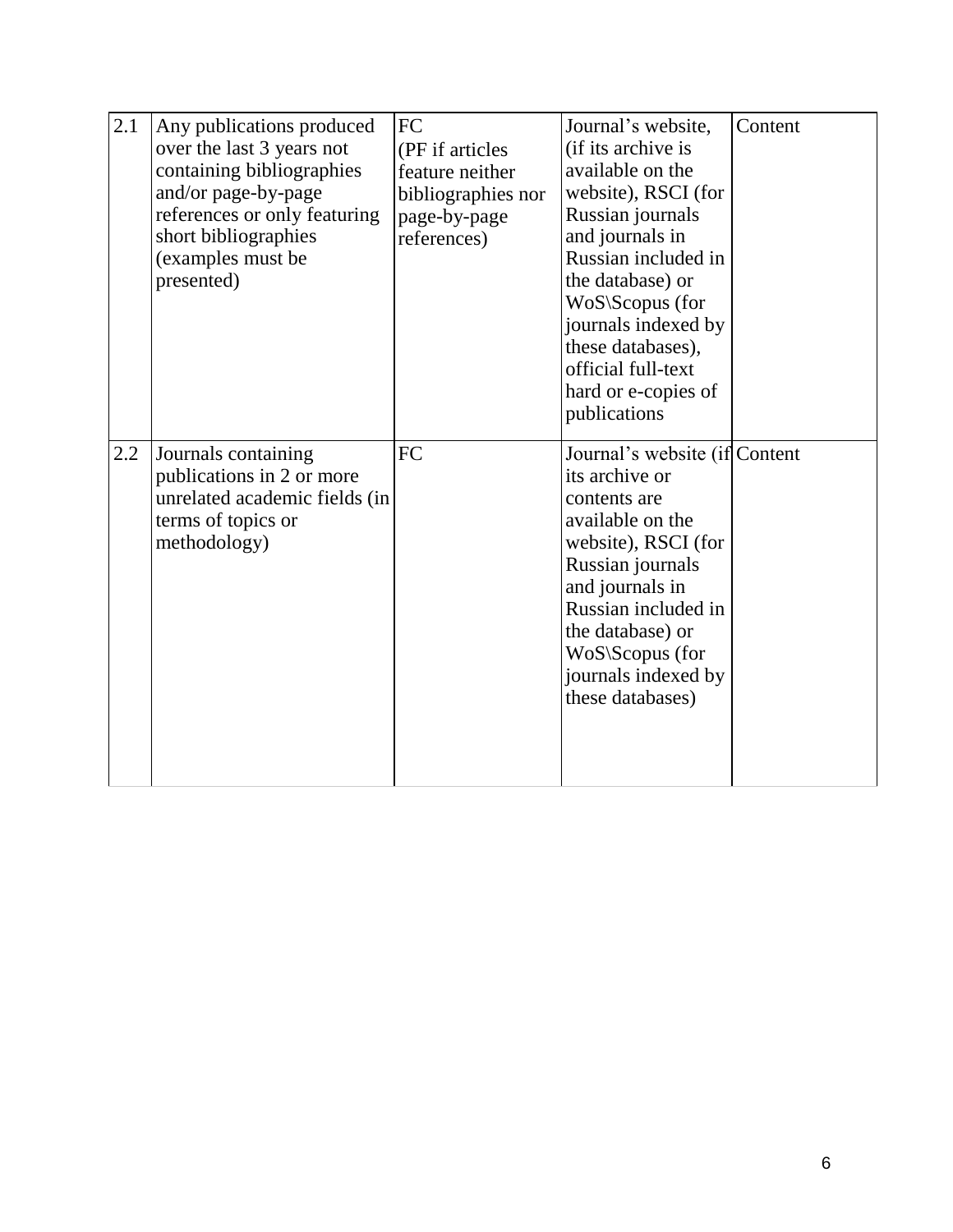| 2.3 | Journal's title is not related<br>to the topics of its<br>publications and/or its<br>authors originate from<br>regions other than those<br>specified in the title<br>(e.g., the editorial board of<br>the European Journal of<br>Scientific Research is based<br>in Pakistan and/or this<br>journal publishes articles by<br>Indian and Chinese authors<br>or if the <i>Mediterranean</i><br>Journal of Social Sciences<br>features publications in<br>physics and electronics) | FC         | Journal's website,<br><b>RSCI</b> (for Russian<br>journals and<br>journals in Russian<br>included in the<br>database) or<br>WoS\Scopus (for<br>journals indexed by<br>these databases),<br>official full-text<br>hard or e-copies of<br>publications                                             | Content |
|-----|---------------------------------------------------------------------------------------------------------------------------------------------------------------------------------------------------------------------------------------------------------------------------------------------------------------------------------------------------------------------------------------------------------------------------------------------------------------------------------|------------|--------------------------------------------------------------------------------------------------------------------------------------------------------------------------------------------------------------------------------------------------------------------------------------------------|---------|
| 2.4 | Articles have not been<br>properly edited/proofread<br>(examples provided)                                                                                                                                                                                                                                                                                                                                                                                                      | FC         | Journal's website,<br><b>RSCI</b> (for Russian<br>journals and<br>journals in Russian<br>included in the<br>database), official<br>full-text hard or e-<br>copies of<br>publications                                                                                                             | Content |
| 2.5 | Journal with articles, which<br>have been previously<br>published in other journals<br>over the last 3 years<br>(examples provided)                                                                                                                                                                                                                                                                                                                                             | <b>IFC</b> | Journal's website<br>where the same<br>article has been<br>published, RSCI<br>(for Russian<br>journals and<br>journals in Russian<br>included in the<br>database) or<br>WoS\Scopus (for<br>journals indexed by<br>these databases),<br>official full-text<br>hard or e-copies of<br>publications | Content |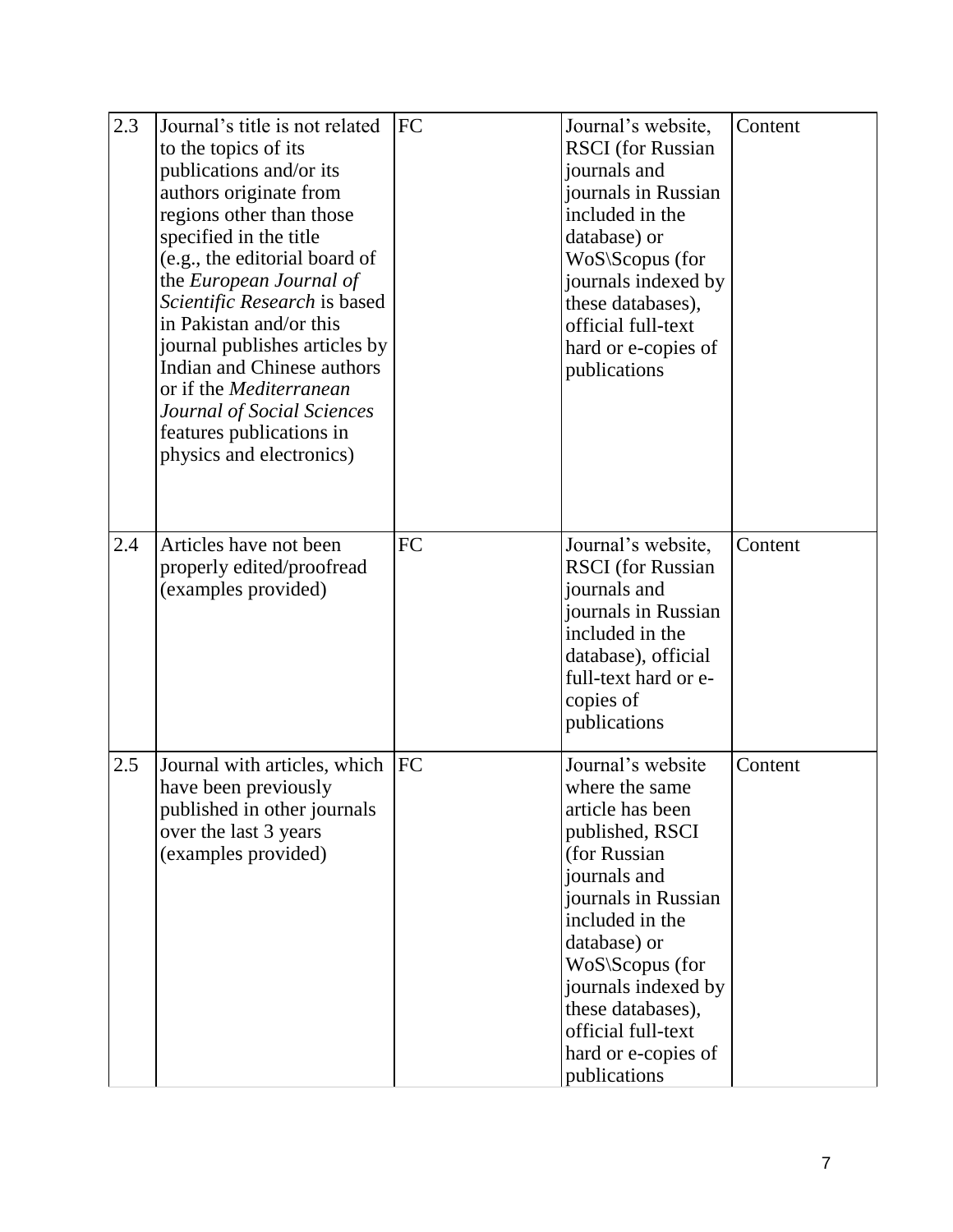| 2.6 | Journal is positioned as a<br>popular science journal<br>or practice-<br>oriented/analytical<br>journal, or journal's<br>target audience includes<br>persons who are not<br>engaged in R&D work at<br>their place of<br>employment     | FC        | Journal's website,<br>official full-text<br>hard or e-copies of<br>publications                                                                                                                                                                      | Content |
|-----|----------------------------------------------------------------------------------------------------------------------------------------------------------------------------------------------------------------------------------------|-----------|------------------------------------------------------------------------------------------------------------------------------------------------------------------------------------------------------------------------------------------------------|---------|
| 2.7 | Journal has been producing<br>short $(1-3$ page) publications<br>over the last $3$ years – with<br>respect to the humanities                                                                                                           | <b>SC</b> | Journal's website,<br><b>RSCI</b> (for Russian<br>journals and<br>journals in Russian<br>included in the<br>database) or<br>WoS\Scopus (for<br>journals indexed by<br>these databases),<br>official full-text<br>hard or e-copies of<br>publications | Content |
| 3.1 | Publisher's details are not<br>available on journal's<br>website (e.g., title, address,<br>phone number, e-mail and<br>full name of its chief editor),<br>or there is no link to the<br>publisher's official website<br>on the website | FC        | Journal's website                                                                                                                                                                                                                                    | Website |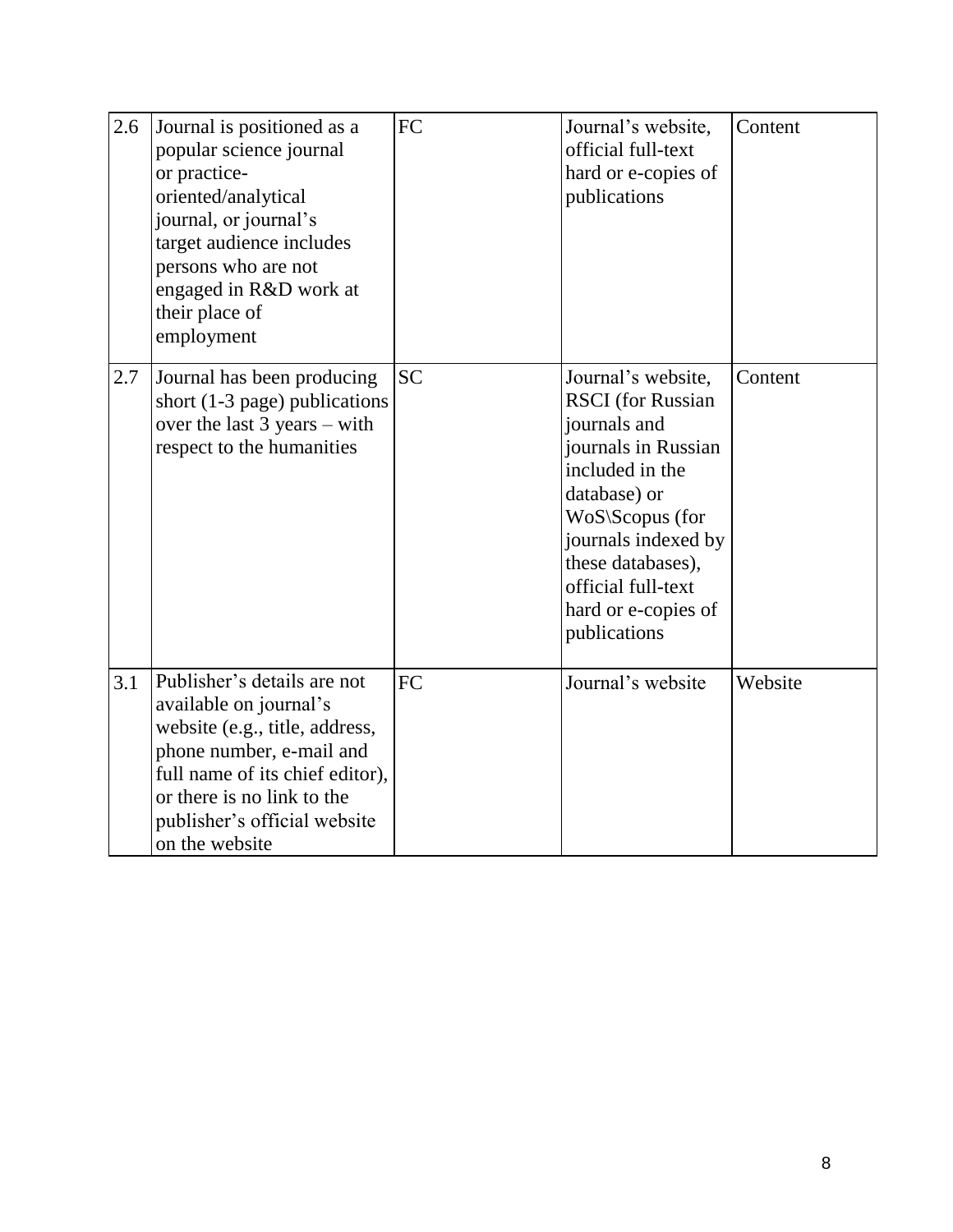| 3.2 | Journal does not have an<br>official website                                                                                                                                                                | FC                                                                                                                                                                                       | Internet                                                                        | Website     |
|-----|-------------------------------------------------------------------------------------------------------------------------------------------------------------------------------------------------------------|------------------------------------------------------------------------------------------------------------------------------------------------------------------------------------------|---------------------------------------------------------------------------------|-------------|
| 3.3 | Journal's website or its<br>printed version claims that it<br>is indexed in WoS and/or<br>Scopus, but this is, in fact,<br>not true                                                                         | FC<br>(SC if the journal<br>had been indexed<br>in WoS and/or<br>Scopus and was<br>removed from<br>these databases no<br>more than 6<br>months prior to the<br>date of expert<br>review) | Journal's website,<br>official full-text<br>hard or e-copies of<br>publications | Website     |
| 3.4 | Lack of abstracts,<br>keywords and/or<br>authors' details in<br>Russian (for journals in<br>Russian) and English for<br>all articles; no reviews<br>available on journal's<br>website                       | FC<br>(SC if abstracts<br>and keywords are<br>available only in<br>Russian)                                                                                                              | Journal's website                                                               | Website     |
| 3.5 | Journal's website or its<br>printed version contains<br>indicators included in the<br>Misleading Metrics List,<br>available at:<br>http://scholarlyoa.com/other-<br>pages/misleading-metrics/               | <b>SC</b>                                                                                                                                                                                | Journal's website,<br>official full-text<br>hard or e-copies of<br>publications | Website     |
| 4.1 | Journal requests that authors   FC<br>submit peer reviews in<br>addition to their manuscripts                                                                                                               |                                                                                                                                                                                          | Journal's website                                                               | Peer review |
| 4.2 | Standard timeframe on<br>journal's website for peer<br>review of publications (e.g.,<br>date of submission vs. date<br>of publication) is too short to<br>ensure high-quality review<br>(2-3 weeks or less) | FC                                                                                                                                                                                       | Journal's website                                                               | Peer review |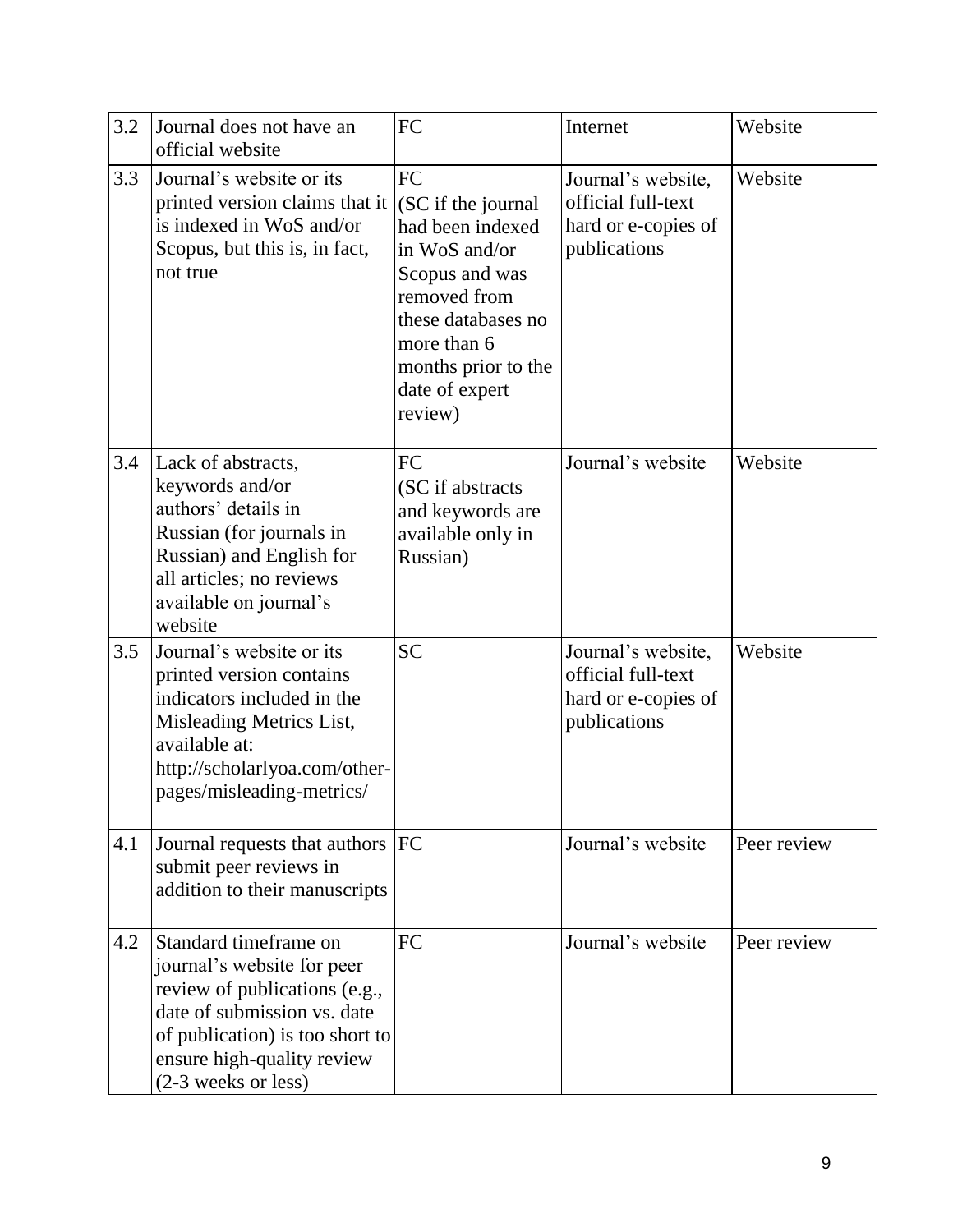| 4.3 | Lack of information on peer<br>review process                                                                           | FC<br>(SC if peer reviews<br>are declared but no<br>regulations are<br>available)                                                               | Journal's website,<br>official full-text<br>hard or e-copies of<br>publications                                                      | Peer review                              |
|-----|-------------------------------------------------------------------------------------------------------------------------|-------------------------------------------------------------------------------------------------------------------------------------------------|--------------------------------------------------------------------------------------------------------------------------------------|------------------------------------------|
| 4.4 | Journal does not disclose<br>peer reviews to authors                                                                    | <b>SC</b><br>(FC if a journal's<br>website or its<br>issues expressly<br>state that peer<br>reviews cannot be<br>provided even<br>upon request) | Journal's website,<br>official full-text<br>hard or e-copies of<br>publications                                                      | Peer review                              |
| 5.1 | No details about the<br>editorial board and/or<br>editor-in-chief are<br>provided                                       | FC<br>(PF if no editorial<br>board is mentioned<br>either on the<br>website or in the<br>journal's issues)                                      | Journal's website,<br>official full-text<br>hard or e-copies of<br>publications                                                      | <b>Editors</b> and<br>editorial<br>board |
| 5.2 | Editorial<br>board<br>includes less<br>than $5$<br>persons                                                              | FC                                                                                                                                              | Journal's website,<br>official full-text<br>hard or e-copies of<br>publications                                                      | <b>Editors</b> and<br>editorial<br>board |
| 5.3 | Publisher or journal openly<br>recruits scholars to join its<br>editorial board (on the<br>website or via spam e-mails) | FC                                                                                                                                              | Journal's<br>website,<br>examples of<br>spam e-mails,<br>provided by<br>persons<br>working in<br>research and<br>higher<br>education | Editors and<br>editorial<br>board        |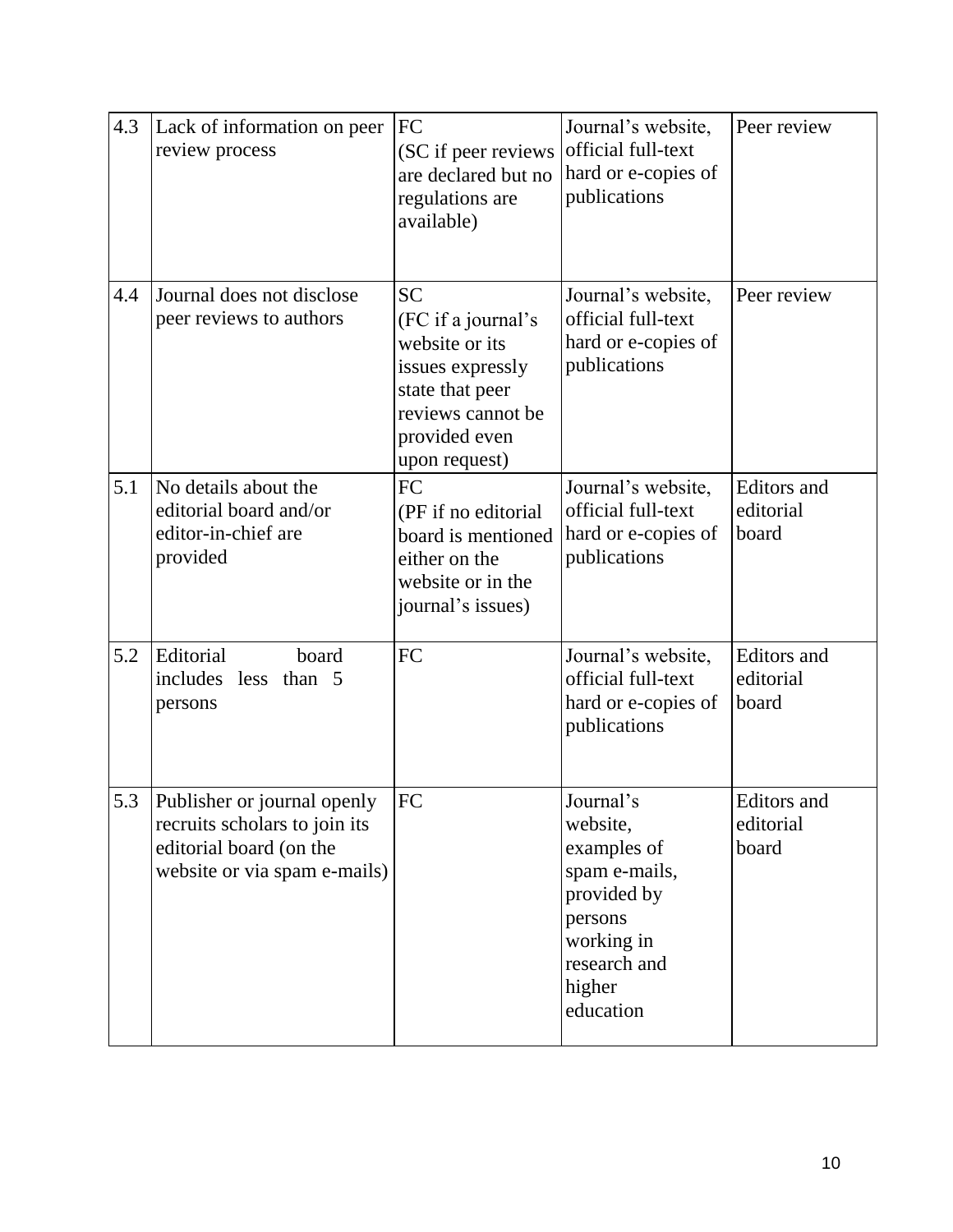| 5.4 | Journal's editorial board<br>includes persons who did not<br>give their consent to join<br>(should be confirmed by e-<br>mail by such persons);<br>Experts of the HSE Office of<br><b>Research Evaluation may</b><br>contact editorial board<br>members if they have any<br>grounds to believe that<br>details provided on the<br>website or printed version<br>may be untrue. | <b>FC</b>                                                                                                | Journal's website,<br>e-mail confirmation<br>by persons who did<br>not provide their<br>consent to join the<br>editorial board, but<br>are nevertheless<br>listed as its<br>members | Editors and<br>editorial board        |
|-----|--------------------------------------------------------------------------------------------------------------------------------------------------------------------------------------------------------------------------------------------------------------------------------------------------------------------------------------------------------------------------------|----------------------------------------------------------------------------------------------------------|-------------------------------------------------------------------------------------------------------------------------------------------------------------------------------------|---------------------------------------|
| 5.5 | Place of work of editorial<br>board members is not<br>specified                                                                                                                                                                                                                                                                                                                | <b>SC</b><br>(FC if the place of<br>work is not<br>mentioned on the<br>website and in<br>journal issues) | Journal's website,<br>official full-text<br>hard or e-copies of<br>publications                                                                                                     | <b>Editors</b> and<br>editorial board |
| 5.6 | Journal's editorial board<br>includes authors of<br>publications in other journals<br>and editions on the List                                                                                                                                                                                                                                                                 | <b>SC</b>                                                                                                | Journal's website,<br>official full-text<br>hard or e-copies of<br>publications                                                                                                     | Editors and<br>editorial board        |
| 5.7 | Journal's editorial board<br>does not include<br>representatives of foreign<br>research institutions                                                                                                                                                                                                                                                                           | <b>SC</b>                                                                                                | Journal's website,<br>official full-text<br>hard or e-copies of<br>publications                                                                                                     | Editors and<br>editorial board        |
| 5.8 | Owner or director of a<br>publishing house is also the<br>editor-in-chief of its journals<br>(applicable to for-profit-<br>publishers)                                                                                                                                                                                                                                         | <b>SC</b>                                                                                                | Websites of<br>journals produced<br>by the publisher,<br>official full-text<br>hard or e-copies of<br>publications                                                                  | Editors and<br>editorial board        |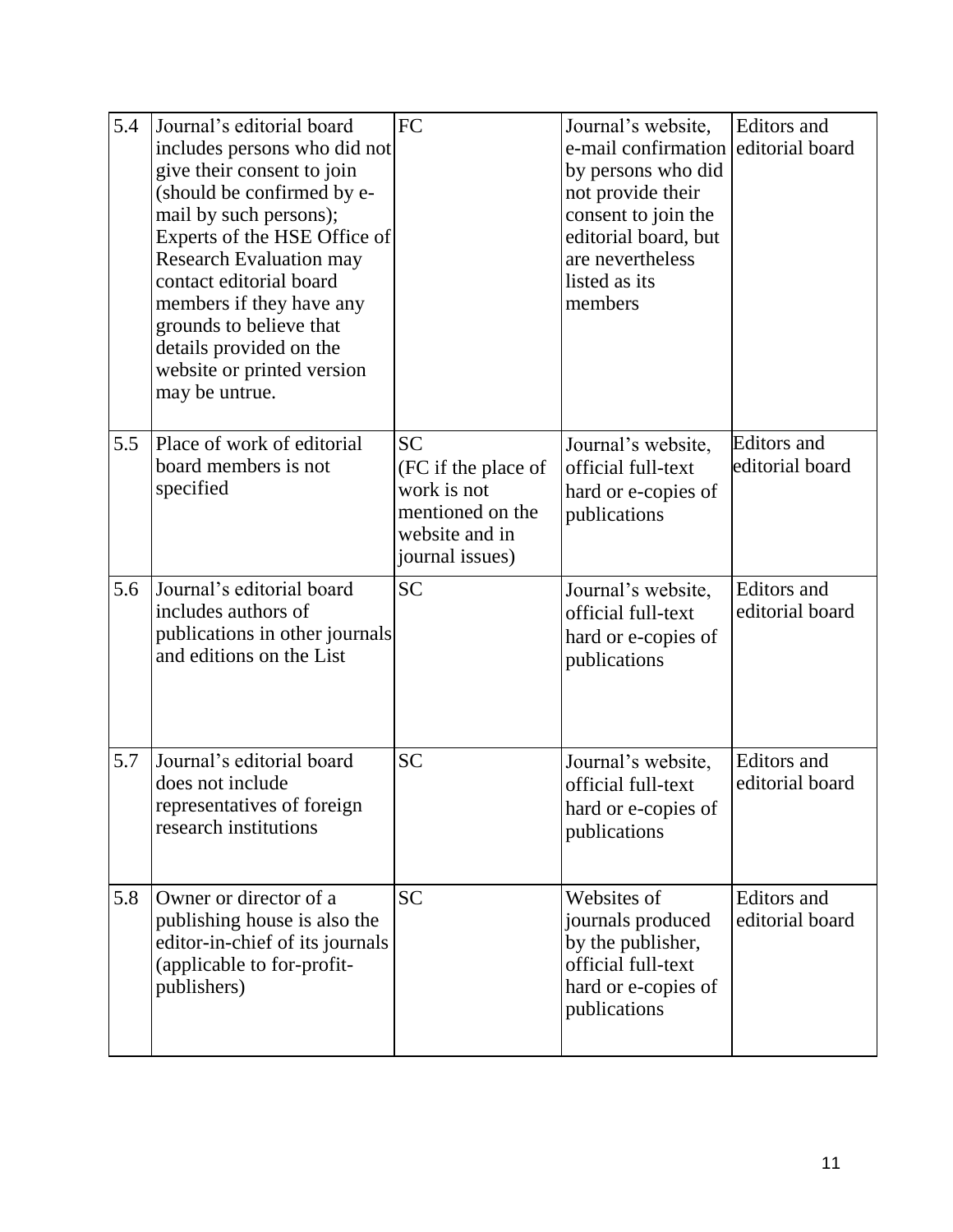| 5.9 | More than 30% of journal's<br>editorial board members sit<br>on editorial board of another<br>journal produced by the<br>same publisher                                                                                                        | <b>SC</b> | Websites of<br>journals produced<br>by the publisher,<br>official full-text<br>hard or e-copies of<br>publications                                                                                                                                 | Editors and<br>editorial board |
|-----|------------------------------------------------------------------------------------------------------------------------------------------------------------------------------------------------------------------------------------------------|-----------|----------------------------------------------------------------------------------------------------------------------------------------------------------------------------------------------------------------------------------------------------|--------------------------------|
|     | 5.10 Journal's editorial board<br>includes persons with no<br>publications indexed in WoS<br>Core Collection or Scopus<br>(for foreign journals) or<br><b>RSCI</b> (for Russian journals<br>and journals in Russian) over<br>the last 10 years | <b>SC</b> | Journal's website,<br><b>WoS</b> Core<br>Collection, Scopus<br>(for foreign journals<br>or representative of<br>foreign research<br>institutions on<br>journal's editorial<br>board), RSCI (for<br>Russian journals<br>and journals in<br>Russian) | Editors and<br>editorial board |
|     | 5.11 Journal's editorial board<br>does not include experts in<br>relevant academic fields                                                                                                                                                      | <b>SC</b> | Journal's website,<br>official full-text<br>hard or e-copies of<br>publications, CV or<br>list of publications<br>of persons on<br>journal's editorial<br>board (personal<br>profiles in RSCI,<br>Web of Science or<br>Scopus)                     | Editors and<br>editorial board |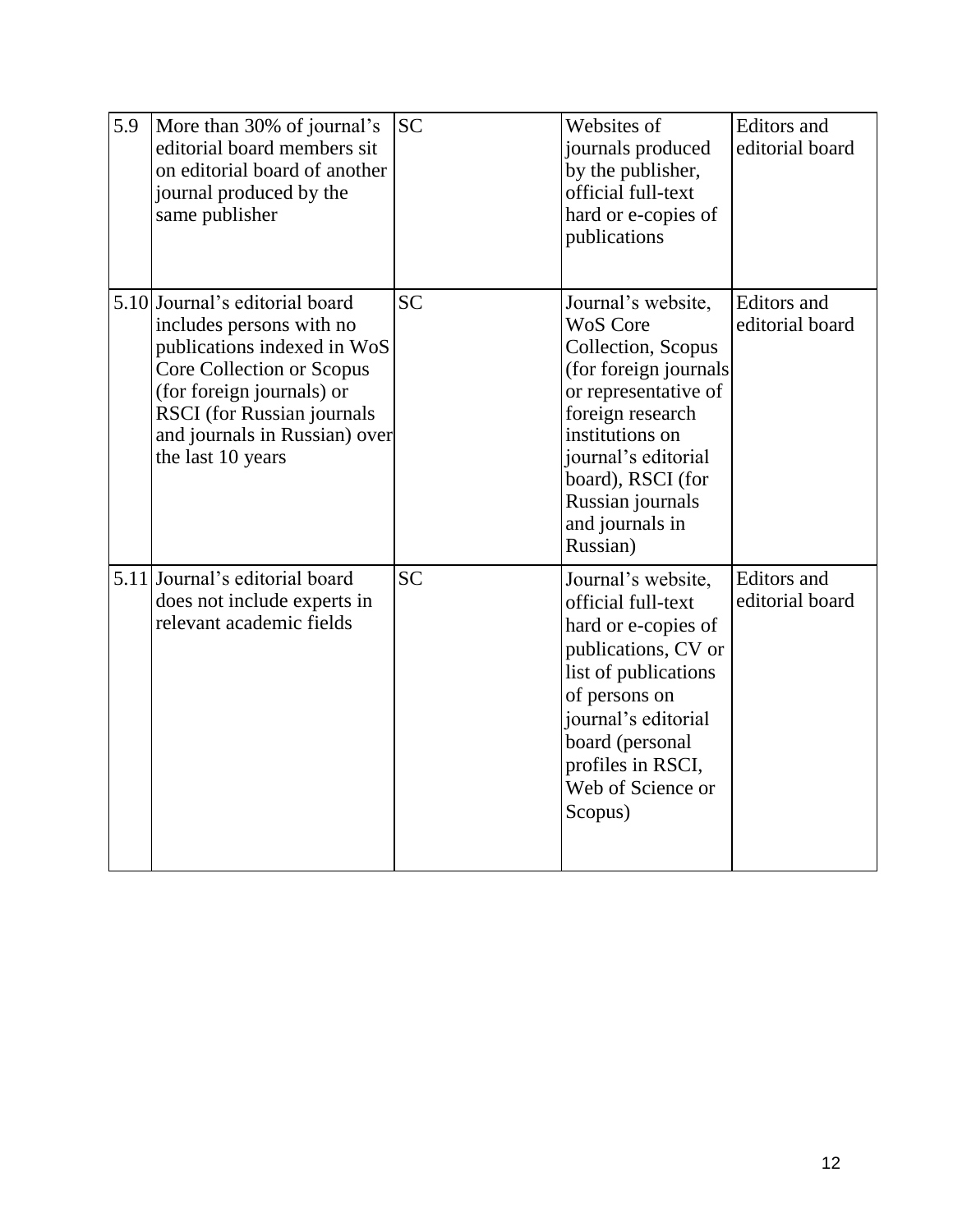|     | 5.12 Inaccurate or false<br>information about the<br>position, academic degree<br>and/or place of work of one<br>or more persons on journal's<br>editorial board | <b>SC</b> | Journal's website,<br>official full-text<br>hard or e-copies of<br>publications,<br>information on the<br>position of an<br>editorial board<br>member or his/her<br>CV presented on<br>his/her official<br>webpage or on the<br>website of the<br>institution where<br>he/she is employed | Editors and<br>editorial<br>board     |
|-----|------------------------------------------------------------------------------------------------------------------------------------------------------------------|-----------|-------------------------------------------------------------------------------------------------------------------------------------------------------------------------------------------------------------------------------------------------------------------------------------------|---------------------------------------|
| 6.1 | Fee-based virtual<br>conferences are advertised<br>online and/or in hard copy<br>of the journal                                                                  | FC        | Journal's website,<br>official full-text<br>hard or e-copies of<br>publications                                                                                                                                                                                                           | Hard sell of<br>services,<br>commerce |
| 6.2 | Expedited publication of<br>articles for a fee                                                                                                                   | FC        | Journal's website                                                                                                                                                                                                                                                                         | Hard sell of<br>services,<br>commerce |
| 6.3 | Spam messages sent to<br>persons who did not give<br>their consent for encouraging<br>them to submit their articles                                              | FC        | Examples of<br>spam messages                                                                                                                                                                                                                                                              | Hard sell of<br>services,<br>commerce |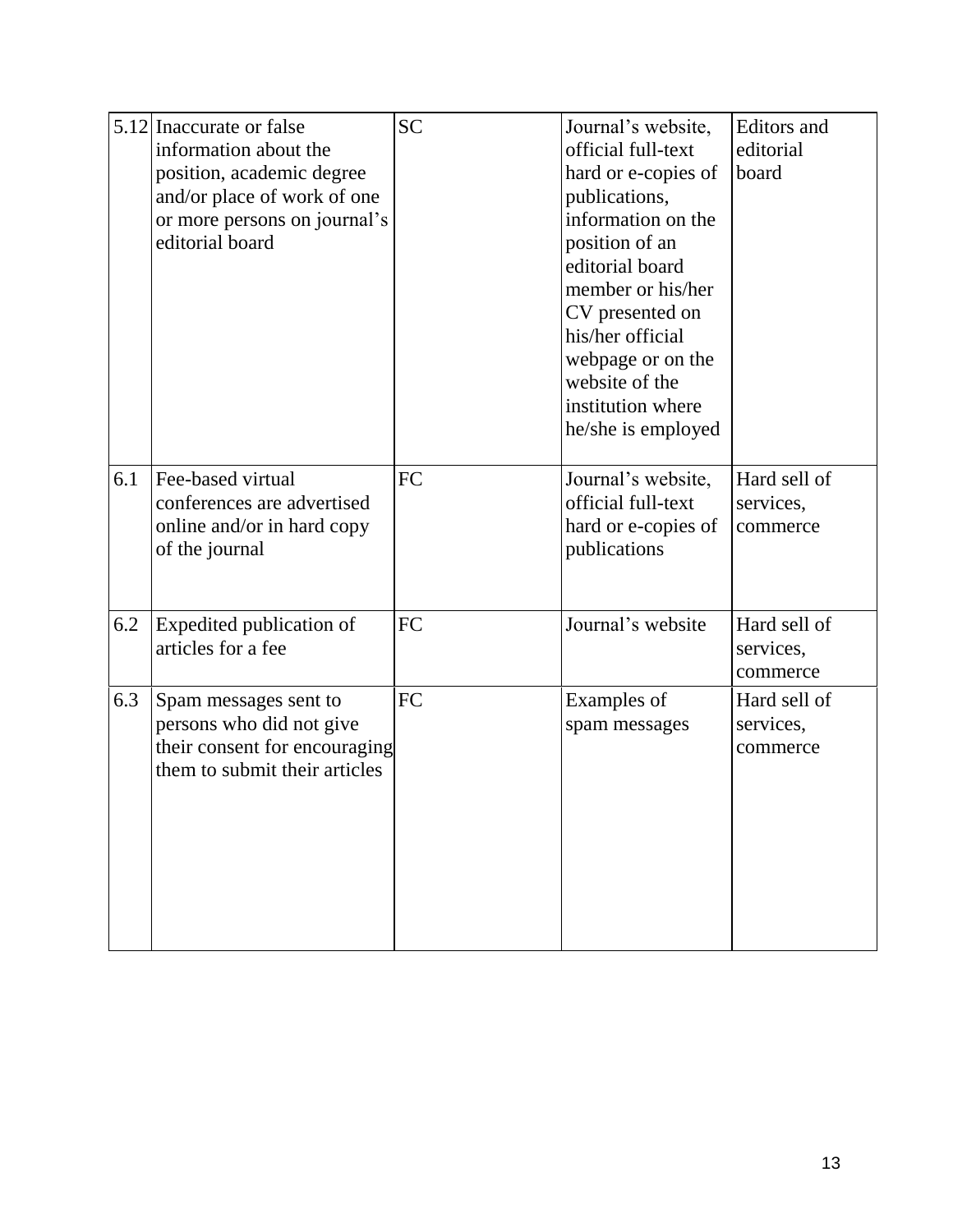| 6.4 | Journal's editorial board<br>advertises additional fee-<br>based services for authors on<br>its website or in spam<br>messages                  | FC                                                                                                                        | Journal's<br>website,<br>examples of<br>spam messages                                                                                                                                                                                                                               | Hard sell of<br>services,<br>commerce |
|-----|-------------------------------------------------------------------------------------------------------------------------------------------------|---------------------------------------------------------------------------------------------------------------------------|-------------------------------------------------------------------------------------------------------------------------------------------------------------------------------------------------------------------------------------------------------------------------------------|---------------------------------------|
| 6.5 | indirect<br>Journal<br>uses<br>methods to obtain payment<br>publication<br>for<br>of<br>manuscripts (e.g., hard sell<br>of subscription, etc.,) | FC                                                                                                                        | Journal's website,<br>official full-text<br>hard or e-copies of<br>publications                                                                                                                                                                                                     | Hard sell of<br>services,<br>commerce |
| 7.1 | Abnormally high number of<br>publications produced over<br>the most recent year                                                                 | FC<br>(PF if more than<br>1,000 articles have<br>been published)                                                          | Journal's website (if Bibliometrics<br>its archive is<br>available on the<br>website), RSCI (for<br>Russian journals<br>and journals in<br>Russian) or<br>WoS/Scopus (for<br>journals indexed in<br>these databases)                                                                | and citation<br>index                 |
| 7.2 | Extra issues of the journal<br>are published in addition to<br>numbered issues                                                                  | FC (PF if more<br>than 100<br>publications have<br>been produced in<br>additional issues<br>over the most<br>recent year) | Journal's website (if Bibliometrics<br>its archive is<br>available on the<br>website), official<br>full-text hard or e-<br>copies of<br>publications, RSCI<br>(for Russian<br>journals and<br>journals in Russian)<br>or WoS/Scopus (for<br>journals indexed in<br>these databases) | and citation<br>index                 |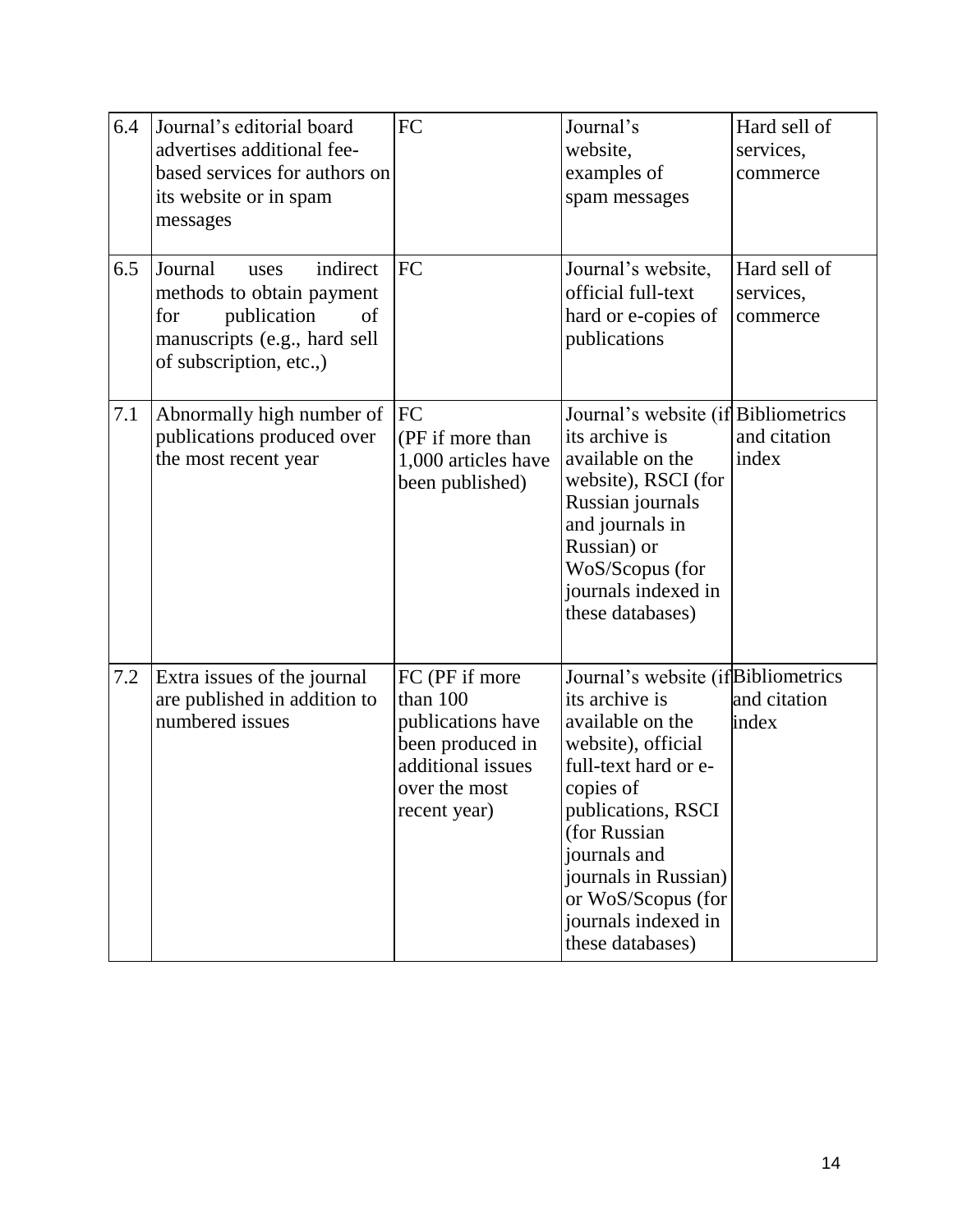| 7.3 | Journal's editorial team<br>recommends that references<br>to specific journals be<br>included in manuscripts or<br>automatic text reference<br>search tools within a limited<br>number of journals are<br>available (as advertised on<br>journal's website or by e-<br>mail)                                       | FC                                              | Journal's website,<br>examples of e-mails and citation<br>received by<br>potential authors<br>from the editorial<br>team                | <b>Bibliometrics</b><br>index                 |
|-----|--------------------------------------------------------------------------------------------------------------------------------------------------------------------------------------------------------------------------------------------------------------------------------------------------------------------|-------------------------------------------------|-----------------------------------------------------------------------------------------------------------------------------------------|-----------------------------------------------|
| 7.4 | Excessive cross-referencing<br>between journals issued by<br>the same publisher or<br>affiliated publishers                                                                                                                                                                                                        | FC                                              | <b>RSCI</b> (for Russian<br>journals and<br>journals in Russian) index<br>or WoS/Scopus (for<br>journals indexed in<br>these databases) | <b>Bibliometrics</b><br>and citation          |
| 7.5 | Journal has had a high (over<br>30%) self-citation index over citation index<br>the last 3 years according to<br><b>RSCI</b> (for Russian journals<br>and journals in Russian,<br>which are not indexed in<br>WoS or Scopus) or<br>WoS/Scopus (for all other<br>journals)                                          | SC (FC if self-<br>exceeds 50%)                 | <b>RSCI</b> (for Russian<br>journals and<br>journals in Russian)<br>or WoS/Scopus (for<br>journals indexed in<br>these databases)       | <b>Bibliometrics</b><br>and citation<br>index |
| 7.6 | High share (over 30%) of<br>publications authored by<br>persons employed at the<br>organization responsible for<br>journal over the last 3 years<br>according to RSCI (for<br>Russian journals and<br>journals in Russian, which<br>are not indexed in WoS or<br>Scopus) or WoS/Scopus (for<br>all other journals) | <b>SC</b><br>(FC if this share)<br>exceeds 50%) | <b>RSCI</b> (for Russian<br>journals and<br>journals in Russian) index<br>or WoS/Scopus (for<br>journals indexed in<br>these databases) | <b>Bibliometrics</b><br>and citation          |